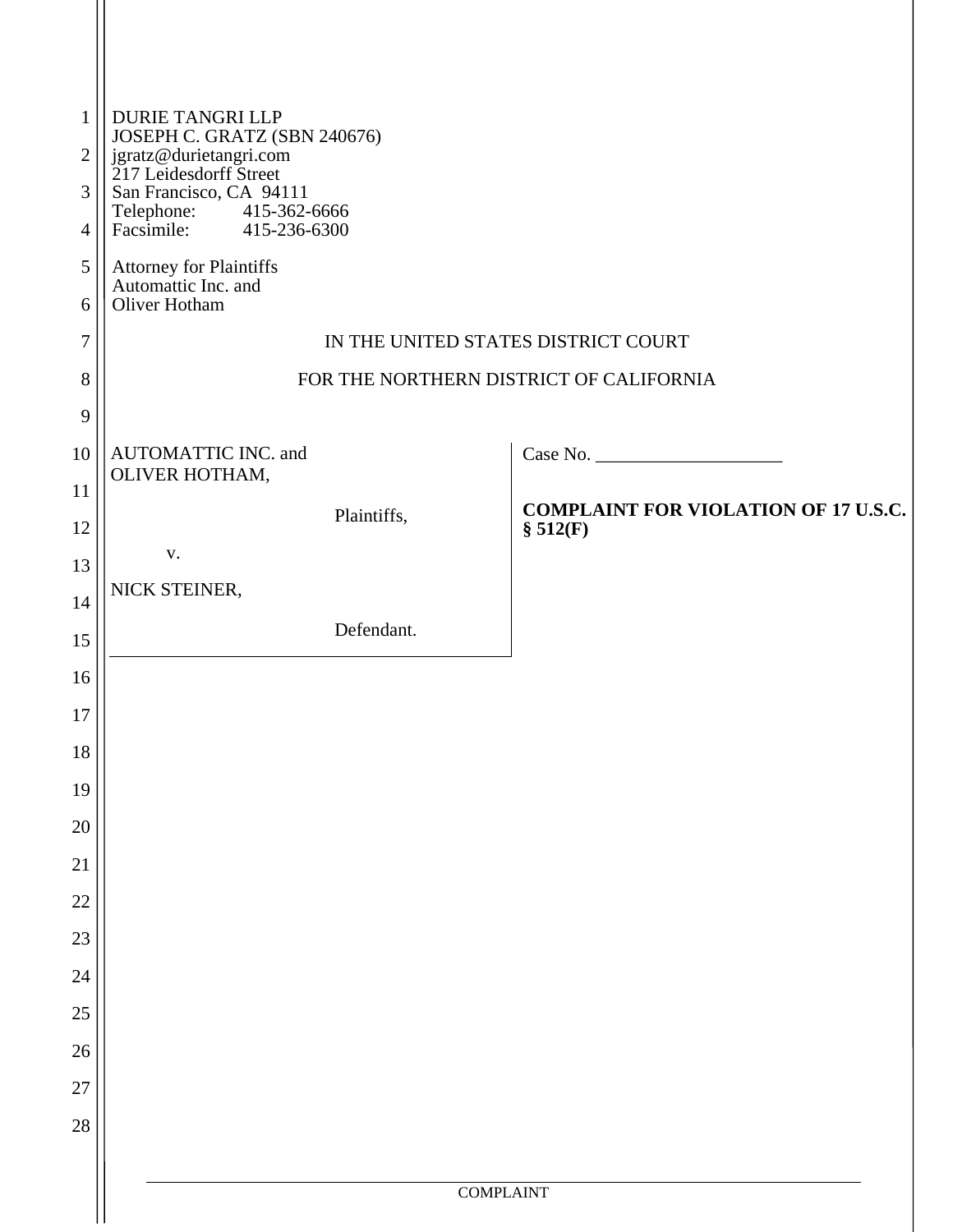Plaintiffs AUTOMATTIC INC. a Delaware corporation and OLIVER HOTHAM, an individual, by and through their attorneys of record, hereby state as follows:

1

2

3

4

5

6

7

8

9

10

11

12

13

14

15

16

17

18

## **I. INTRODUCTION**

1. The defendant in this case, a representative of the advocacy group "Straight Pride UK," sent a press statement to Plaintiff Oliver Hotham, a journalist. He later attempted to suppress Hotham's reporting on that press statement through the misuse of copyright law. Hotham had posted the press statement on his blog, which is hosted through the WordPress.com blog hosting service offered by Plaintiff Automattic Inc. ("WordPress.com"). Defendant sent a takedown notice to WordPress.com, falsely claiming that he had not authorized the publication of the material posted by Hotham. Steiner's knowing material misrepresentations caused harm to Hotham and to WordPress.com.

## **II. NATURE OF THE ACTION**

2. This is an action for violation of 17 U.S.C. § 512(f), which provides for a cause of action against one who knowingly materially misrepresents that material or activity is infringing.

## **III. PARTIES**

3. Automattic Inc. is a corporation organized under the laws of the State of Delaware with its principal place of business at Automattic Inc., 132 Hawthorne St., San Francisco, California 94107. Automattic does business in the Northern District of California.

4. Oliver Hotham is an individual residing in London, UK.

1

19 20 21 5. On information and belief, Defendant Nick Steiner is an individual residing in the city of London, UK. In his communications with Plaintiff Automattic, Defendant Steiner gave the address of New House, 67-68 Hatton Garden, London, England EC1N 8JY.

22

#### **IV. JURISDICTION AND VENUE**

23 24 6. Plaintiffs' claims arise under the Copyright Act (17 U.S.C. §§ 101 et seq.), and this Court has jurisdiction over those claims pursuant to 28 U.S.C. §§ 1331 and 1338.

25 26 27 28 7. Defendant has sufficient contacts with this district generally and, in particular, with the events herein alleged, that he is subject to the exercise of jurisdiction of this Court. For example, as discussed elsewhere herein, Defendant purposefully sent the communication that is the subject of this Action to Plaintiff Automattic Inc., which resides in this District.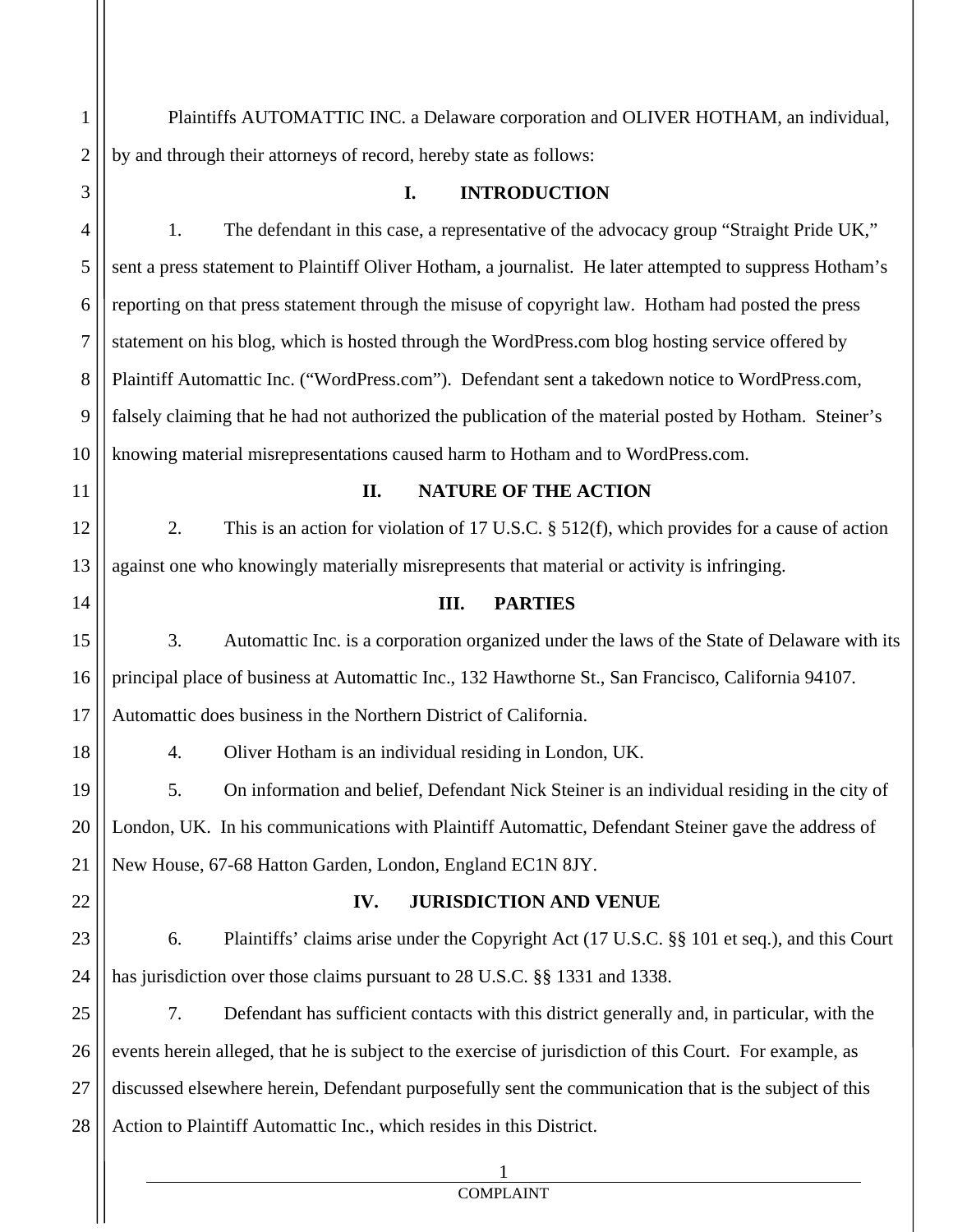| $\mathbf{1}$   | 8.<br>Venue is proper in this district under 28 U.S.C. § 1391.                                       |                                                                                             |  |
|----------------|------------------------------------------------------------------------------------------------------|---------------------------------------------------------------------------------------------|--|
| $\overline{2}$ | V.<br><b>INTRADISTRICT ASSIGNMENT</b>                                                                |                                                                                             |  |
| 3              | 9.                                                                                                   | This is an Intellectual Property Action to be assigned on a district-wide basis pursuant to |  |
| 4              | Civil Local Rule 3-2(c).                                                                             |                                                                                             |  |
| 5              | VI.<br><b>FACTUAL BACKGROUND</b>                                                                     |                                                                                             |  |
| 6              | A.                                                                                                   | <b>Plaintiff Hotham</b>                                                                     |  |
| 7              | 10.                                                                                                  | Oliver Hotham is a student journalist and blogger.                                          |  |
| 8              | 11.                                                                                                  | Hotham has interned at the Sunday Times of London, Politics.co.uk, PoliticsHome, and        |  |
| 9              | The South African.                                                                                   |                                                                                             |  |
| 10             | 12.                                                                                                  | Hotham maintains a blog on the WordPress.com publishing platform at                         |  |
| 11             | http://oliverhotham.wordpress.com.                                                                   |                                                                                             |  |
| 12             | <b>B.</b>                                                                                            | <b>Plaintiff Automattic Inc. and Its WordPress.com Service</b>                              |  |
| 13             | 13.                                                                                                  | Automattic Inc. is a distributed company with a work space in San Francisco, California.    |  |
| 14             | Automattic operates WordPress.com, a web publishing platform for blogs and websites that is powered  |                                                                                             |  |
| 15             | by the open source WordPress software.                                                               |                                                                                             |  |
| 16             | 14.                                                                                                  | WordPress.com is the host of Oliver Hotham's blog.                                          |  |
| 17             | 15.                                                                                                  | WordPress.com is dedicated to protecting its users' ability to express themselves freely    |  |
| 18             | through their WordPress.com blogs and websites, within the constraints of the law.                   |                                                                                             |  |
| 19             | 16.                                                                                                  | There are more than 33 million WordPress.com sites, and the WordPress.com network of        |  |
| 20             | sites receives about 14 billion page views each month.                                               |                                                                                             |  |
| 21             | 17.                                                                                                  | WordPress.com is used by news organizations like Time, Inc., CNN, The New York Post         |  |
| 22             | and Atlantic Media; leading companies like UPS, the National Football League, and Samsung; and well- |                                                                                             |  |
| 23             | known blogs like GigaOm, TechCrunch, All Things D, and PandoDaily.                                   |                                                                                             |  |
| 24             | $C_{\bullet}$                                                                                        | <b>Defendant Steiner and His Wrongful Conduct</b>                                           |  |
| 25             | 18.                                                                                                  | On information and belief, Defendant Nick Steiner is the Press Officer for an organization  |  |
| 26             | called Straight Pride UK, also known as The Straight Forward Project.                                |                                                                                             |  |
| 27             |                                                                                                      |                                                                                             |  |
| 28             |                                                                                                      |                                                                                             |  |
|                |                                                                                                      | 2                                                                                           |  |

## COMPLAINT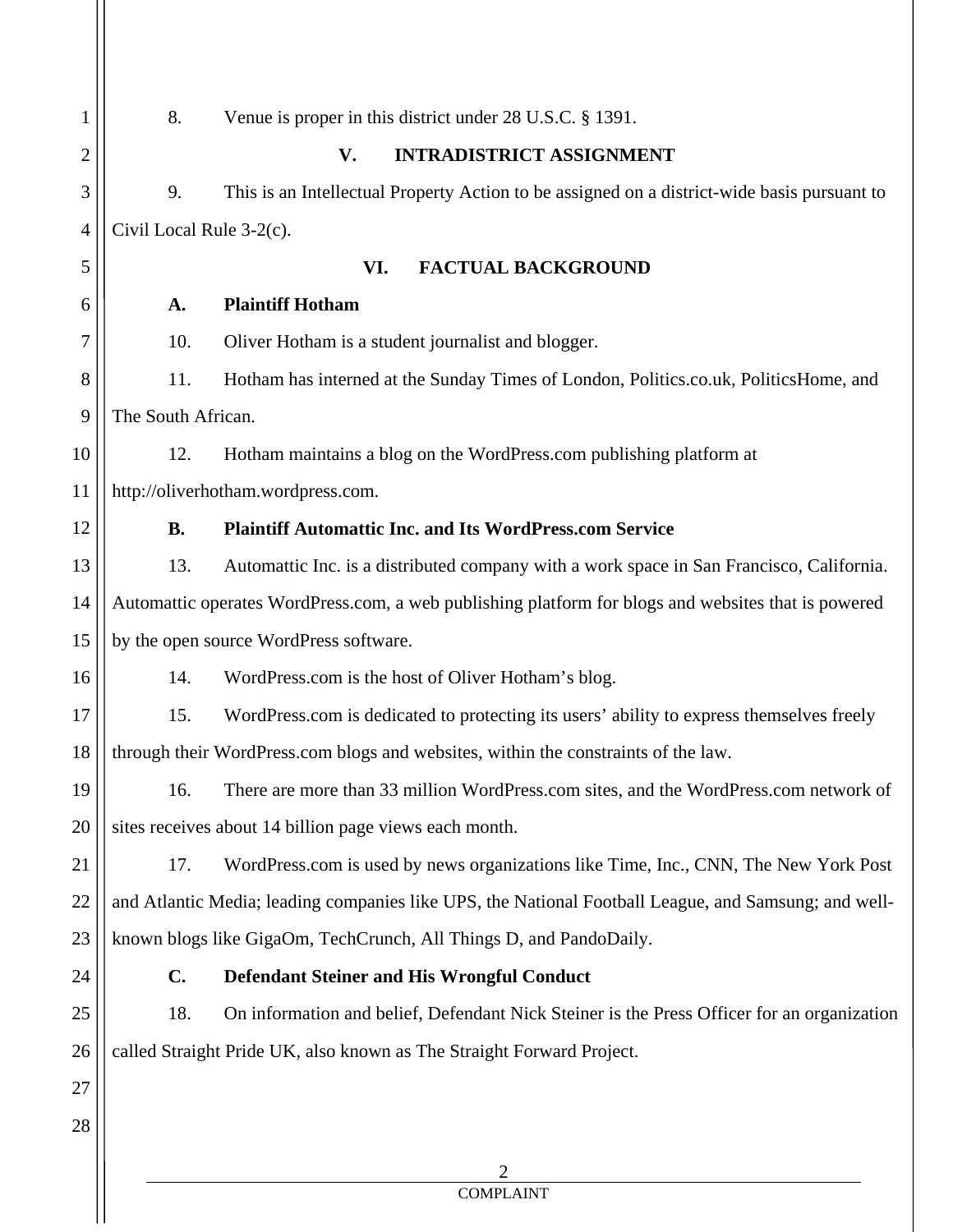1 2 3 4 5 6 7 8 9 10 11 12 13 14 15 16 17 18 19 20 21 22 19. Straight Pride UK describes itself as "a small group of heterosexual individuals who joined together after seeing the rights of people who have opposing views to homosexuality trampled over and, quite frankly, oppressed." 20. Straight Pride UK received media coverage in May and June, 2013, including a post on the blog BuzzFeed, available at the URL http://www.buzzfeed.com/skarlan/uk-group-attempts-topromote-straight-pride. 21. Plaintiff Hotham read the BuzzFeed article and became interested in reporting on Straight Pride UK. 22. On July 26, 2013, Hotham wrote to Straight Pride UK. He identified himself as "a student and freelance journalist based in London." In that context, Hotham inquired "whether I could send you over some questions about your organisation and what your goals are, and maybe find out a bit about who's involved and what you hope to accomplish." 23. On July 29, 2013, a Straight Pride UK staffer identifying himself as "Matt" wrote back saying, "Thanks for the email. Please do email us and we'll send you a response." 24. On July 30, 2013, Hotham sent Straight Pride UK a set of questions. 25. On August 1, 2013, Defendant Steiner wrote to Hotham. His email to Hotham identified Steiner as the "Press Officer" for Straight Pride UK. 26. Attached to Steiner's email was a PDF file. The file name was "Press Statement – Oliver Hotham.pdf." That document (the "Press Statement") is attached hereto as Exhibit A. 27. The Press Statement is on Straight Pride letterhead and bears the heading, "Statement." 28. The Press Statement is signed by the "Straight Pride Press Team," giving the email address "press@straightpride.co.uk."

29. On August 3, 2013, after receiving the Press Statement, Hotham drafted a post for his blog

24 commenting upon the Press Statement. Hotham wrote:

23

25

26

27

28

 3 There has never been a better time to be gay in this country. LGBTI people will soon enjoy full marriage equality, public acceptance of homosexuality is at an all time high, and generally a consensus has developed that it's really not that big of a deal what consenting adults do in the privacy of their bedrooms. The debate on Gay Marriage in the House of Commons was marred by a few old reactionaries, true, but generally it's become accepted that full rights for LGBTI people is inevitable and desirable. Thank God.

# COMPLAINT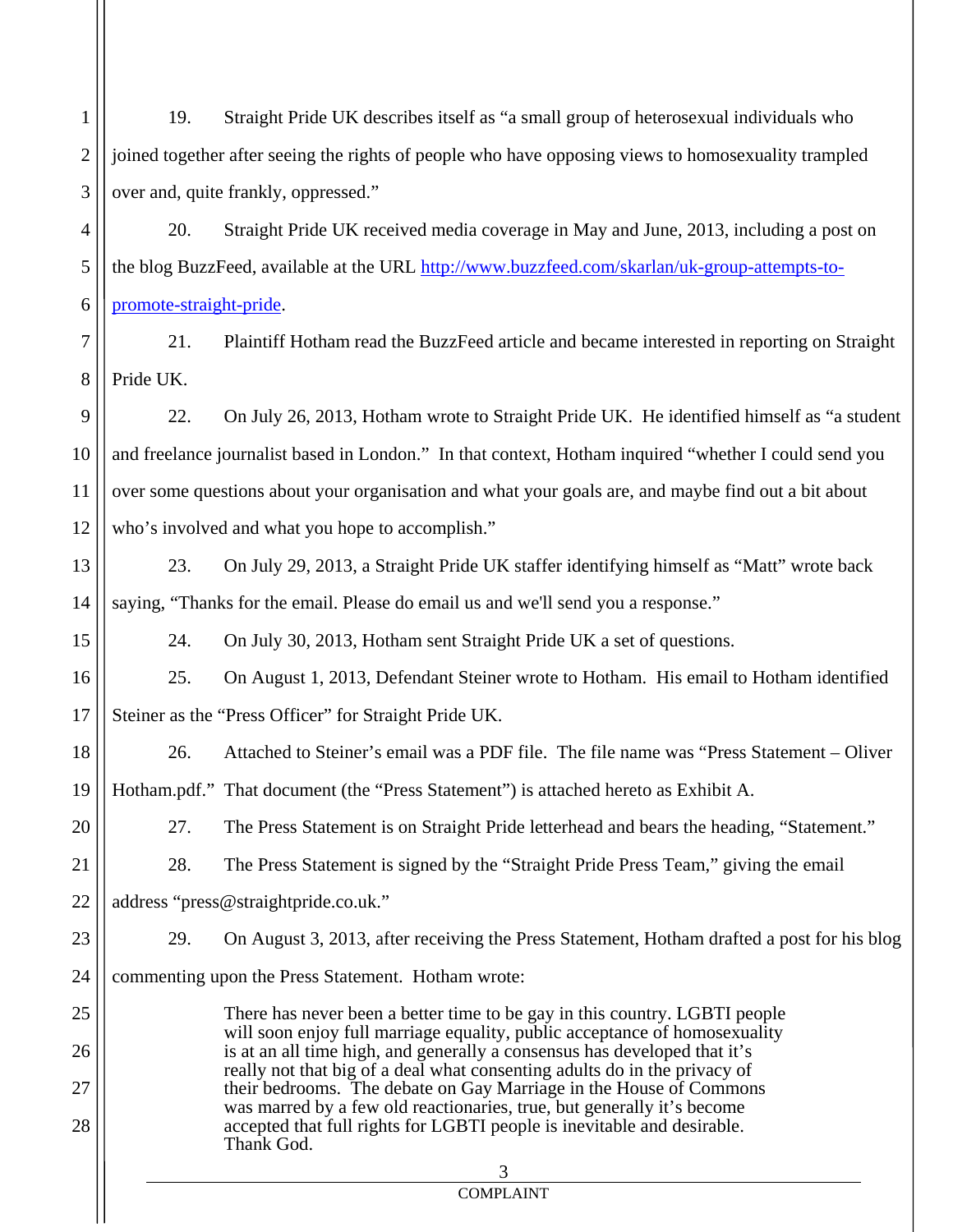1 2 3 4 5 6 7 8 9 10 11 12 13 14 15 16 17 18 19 20 21 22 23 24 25 26 27 28 4 But some are deeply troubled by this unfaltering march toward common decency, and they call themselves the Straight Pride movement. Determined to raise awareness of the "heterosexual part of our society", Straight Pride believe that a militant gay lobby has hijacked the debate on sexuality in this country, and encourage their members, among other things, to "come out" as straight, posting on their Facebook page that: "Coming out as Straight or heterosexual in todays politically correct world is an extremely challenging experience. It is often distressing and evokes emotions of fear, relief, pride and embarrassment." I asked them some questions. 30. Hotham included in his blog post the questions he had posed to Straight Pride UK, along with the portions of the Press Statement responsive to the questions he posed. 31. On August 3, 2013, Defendant sent an email to both Plaintiffs (the "Takedown Notice"). The Takedown Notice bore the subject line "Digital Millennium Copyright Act - Removal Request." 32. The Takedown Notice was a notice of claimed infringement sent pursuant to 17 U.S.C. § 512(c). 33. The Takedown Notice stated that "User http://oliverhotham.wordpress.com did not have my permission to reproduce this content, on Wordpress.com or twitter account or tweets, no mention of material being published was made in communications" and that "It is of good faith belief that use of the material in the manner complained of here is not authorized by me, the copyright holder, or the law" (the "Misrepresentations"). 34. In fact, Hotham had informed Defendant that he was a journalist, and, on information and belief, Defendant drafted and sent the Press Statement with the intent that it be reported upon by Hotham, going so far as to title it, "Press Statement." In other words, the Misrepresentations were false. 35. On information and belief, at the time Defendant sent the Takedown Notice, Defendant knew that the Misrepresentations were false. 36. In reliance on the Misrepresentations, pursuant to the procedure set forth in the DMCA, Automattic acted expeditiously to disable access to the post identified in the notice. But for those misrepresentations, Automattic would not have disabled access to the post identified in the notice.

COMPLAINT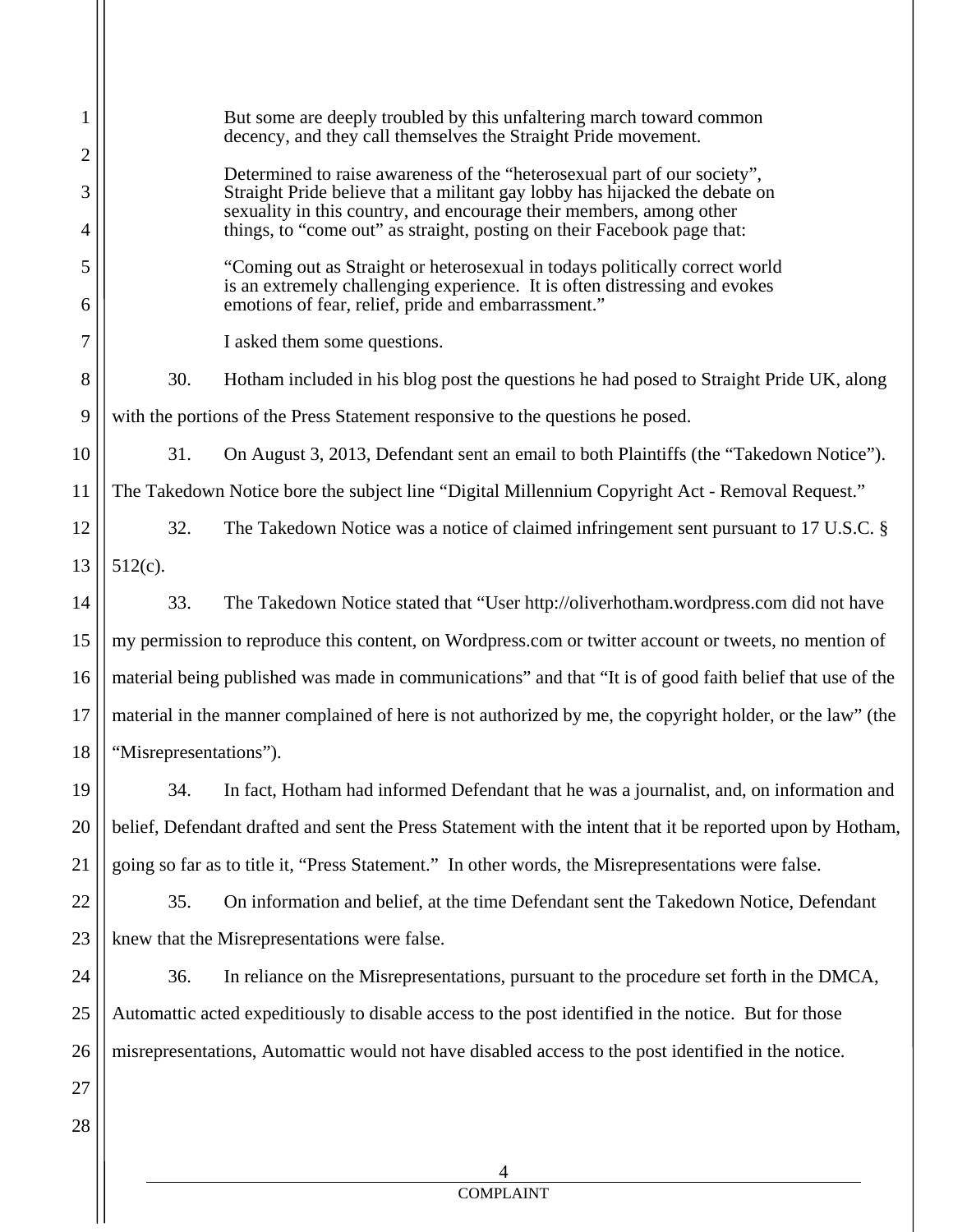| 1              | Automattic expended staff time and resources in reviewing the Takedown Notice,<br>37.                   |  |  |
|----------------|---------------------------------------------------------------------------------------------------------|--|--|
| $\overline{2}$ | disabling access to the posts identified in the Takedown Notice, and notifying Hotham of the Takedown   |  |  |
| 3              | Notice.                                                                                                 |  |  |
| $\overline{4}$ | 38.<br>Automattic also expended staff time and resources in addressing issues that resulted from        |  |  |
| 5              | the Takedown Notice, such as handling requests for comment from the press and pursuing the present      |  |  |
| 6              | Action.                                                                                                 |  |  |
| 7              | 39.<br>For his part, Hotham expended time and resources in corresponding with Automattic                |  |  |
| 8              | about the Takedown Notice and addressing issues that resulted from the Takedown Notice.                 |  |  |
| 9              | 40.<br>Hotham also suffered harm in that his reporting on a matter of legitimate and substantial        |  |  |
| 10             | public concern was silenced as a result of the misrepresentations in the Takedown Notice.               |  |  |
| 11             | <b>FIRST CAUSE OF ACTION</b>                                                                            |  |  |
| 12             | (Misrepresentation under 17 U.S.C. § 512(f))                                                            |  |  |
| 13             | 41.<br>Plaintiffs incorporate herein by reference the allegations of the preceding paragraphs of        |  |  |
| 14             | this Complaint.                                                                                         |  |  |
| 15             | 42.<br>The Takedown Notice represented that the Hotham Post infringed copyrights owned by               |  |  |
| 16             | Defendant or other entities on whose behalf Defendant was authorized to act.                            |  |  |
| 17             | 43.<br>The Hotham Post does not infringe any copyright owned by Defendant or by any entity on           |  |  |
| 18             | whose behalf Defendant was authorized to act.                                                           |  |  |
| 19             | The Takedown Notice contained misrepresentations that material or activity was<br>44.                   |  |  |
| 20             | infringing.                                                                                             |  |  |
| 21             | On information and belief, Defendant knew at the time he sent the Takedown Notice that<br>45.           |  |  |
| 22             | the representations in the Takedown Notice that material or activity was infringing were false.         |  |  |
| 23             | 46.<br>The misrepresentations contained in the Takedown Notice were material to Automattic's            |  |  |
| 24             | decision to remove, or disable access to, the Hotham Post.                                              |  |  |
| 25             | 47.<br>Plaintiffs suffered damages as the result of Automattic relying upon such                        |  |  |
| 26             | misrepresentation in removing or disabling access to the material or activity claimed to be infringing. |  |  |
| 27             | $\frac{1}{1}$                                                                                           |  |  |
| 28             | $/ \! / \! /$                                                                                           |  |  |
|                | 5                                                                                                       |  |  |

# COMPLAINT